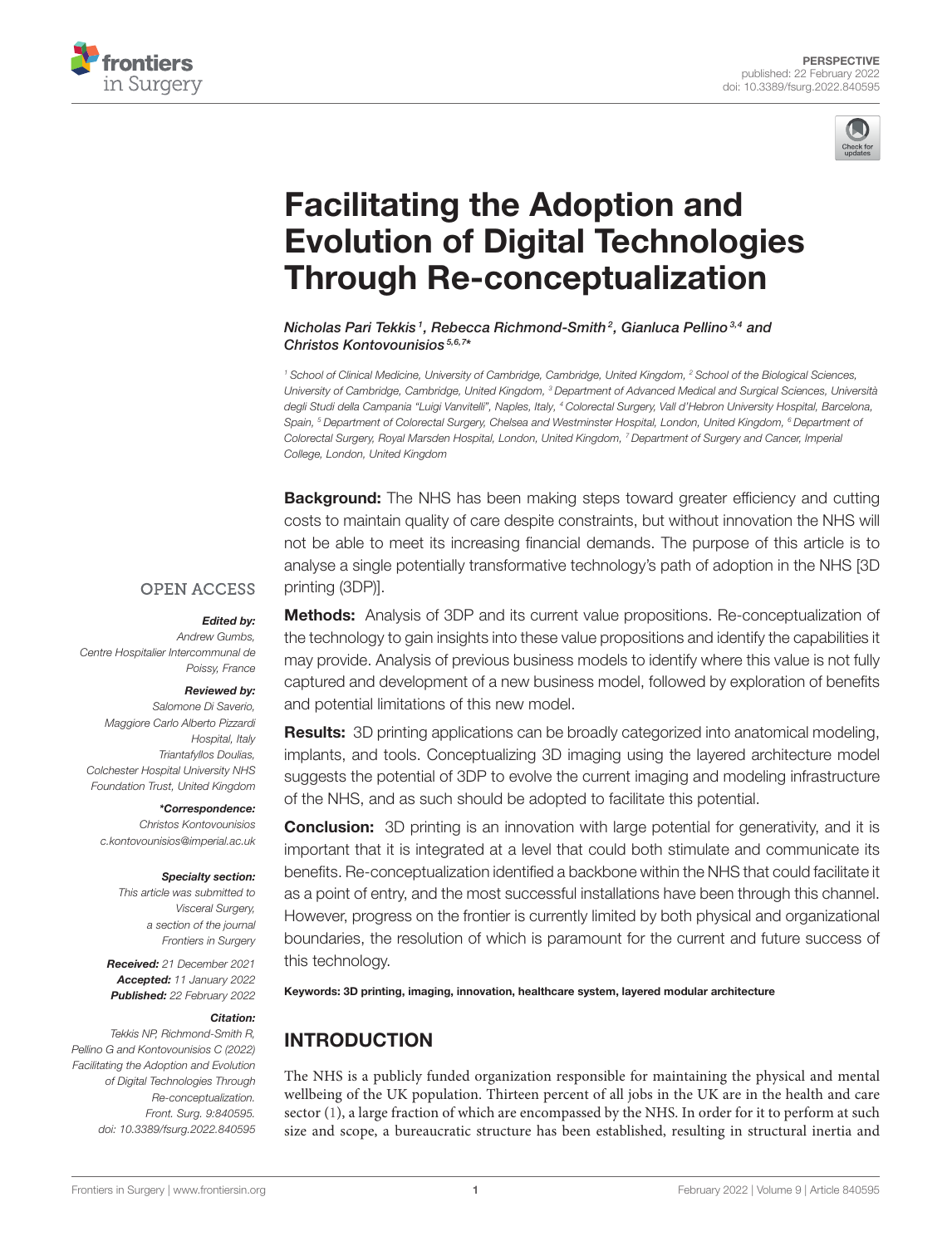barriers to the development and implementation of new technology. This resistance is observed to a greater extent in the NHS than its international equivalents [\(2\)](#page-4-1), likely due to being compounded by a continuous increase in financial constraint. The NHS has been making steps toward greater efficiency and cutting costs to maintain quality of care despite constraints, but without innovation the NHS will not be able to meet its increasing financial demands [\(2\)](#page-4-1). As such, addressing its uptake of digital technology is of paramount importance to stimulate innovation and ensure its continued survival.

We analyse a single potentially transformative technology's path of adoption in the NHS [3D printing (3DP)]. Following an outline of the current value propositions, we present a re-conceptualized view of 3DP to gain insights into these value propositions and identify the capabilities it may provide. Following this we analyse previous business models to identify where this value is not fully captured. Finally, we present and explore a new business model to identify its benefits and potential limitations.

#### 3D Printing in Healthcare, the Point of Entry

3D printing, a type of additive manufacturing, is the process of translating computer aided design models to produce 3D objects through the addition of material layer-by-layer [\(3\)](#page-4-2). This definition highlights the duality of 3DP as both a digital and physical innovation, being the software that translates 3D models into commands for the printing apparatus and as the apparatus itself, with Polykarpou et al. [\(4\)](#page-4-3) attributing this to Jones and Rose's [\(5\)](#page-4-4) bridging of the digital and physical domains. As such, a more expanded view of 3DP (**[Figure 1](#page-2-0)**) is a process that derives from a sequence of prior innovations within the digital domain, namely scanning and imaging.

In the context of medicine, scanning and imaging have fully penetrated the NHS, with extensive use of X-rays, ultrasound scans, and magnetic resonance imaging amongst others to create digital models of patients. Bailey et al. [\(6\)](#page-4-5) highlights the benefits of virtual modeling, enabling virtual teams and remote control, e.g., radiology departments diagnosing patients and advising procedure without examination, as well as simulation, such as a surgery team planning an operation in advance by interacting with the model, as well as use in educating medical students [\(7\)](#page-4-6). Alongside the benefits come limitations. Practitioners need to be trained to interpret the scan as well as identify where it may not be an accurate representation of reality. Furthermore, they only have access to the digital information provided. Zuboff [\(8\)](#page-4-7) highlighted the struggles of carrying out this "informated work," an observation which despite improvements in training and modeling, remains present today. Beyond professional use, another implication is that for the patient, who likely has little skill in interpreting scans, thus contributing to the continuous ethical struggle of acquiring true patient consent for procedures and prescriptions. 3D printing has been introduced to healthcare on the foundation of 3D imaging in part as a means of reducing the limitations of virtual models as well as to introduce new capabilities.

## VALUE PROPOSITIONS OF 3D PRINTING

Despite an enormous variety of current applications for 3DP, most can be categorized into three groups: anatomical modeling, implants and tools. The proposed benefits of all these vary, however are encompassed by four main categories: clinical application, patient orientation, education, and logistical improvement.

3D Modeling has been introduced as a means to counteract the limitations of digitized work whilst preserving its benefits. The printing of previously digitized models minimizes the degree of "informated work" required, aiding doctors in planning complex surgery [\(9\)](#page-4-8), whilst increasing the range of remote planning. The proposed benefit is a more efficient use of operating time with cost reduction implications [\(10,](#page-4-9) [11\)](#page-4-10). The same principle has been applied to educating patients, aiding in obtaining informed consent [\(9\)](#page-4-8), as well as in clinical training. However, despite a vast array of articles detailing the surgical application of these benefits to their own niches [\(12\)](#page-4-11), few have focused on communicating their financial value.

3D printing implants partly offer value through similar means. The development of patient specific surgical guides for implants in maxillofacial surgery have been shown to reduce operation times, with international data suggesting 33% reductions and £1,500 equivalent savings per operation [\(13\)](#page-5-0). The value propositions of the implants themselves are mostly linked to aesthetic functionality, longevity and simplicity in procedure. Whilst the latter two can be linked to financial benefit through costs of replacements and errors, the tangible value of marginally improved aesthetic outcomes to a hospital is less direct. Social factors influence individual's decisions under bounded rationality [\(14\)](#page-5-1), exemplified by IT investments improving hospital reputation through media attention [\(15\)](#page-5-2), which in turn carries benefit in the form of referral, opportunities, funding, etc. Along similar lines, patient orientated products such as implants and 3D models for communication serve to improve the reputational value of the hospital that adopts them.

Newer implants explore the use of a 3D-printed mesh with cell-culture injection, as well as the direct printing of cell layers in the form of "bio-inks." These have been used to make patient specific tissues such as skin [\(16\)](#page-5-3), larger tissues such as knee menisci [\(17\)](#page-5-4) and, though still in its infancy, organ printing such as ovaries. If clinical viability were established however, the logistical and reputational advantage of donor waiting-list management and transportation cost-saving would be considerable.

The proposed advantages of tools vary with the level of integration. At the procedural level, custom tools could enable better surgical outcomes, malfunction reduction, and cost savings in atypical anatomical situations e.g., laparoscopic trocars for children [\(18\)](#page-5-5).

On the hospital level, there is an opportunity for hospital equipment design, customization, and optimization for various efficiency improvements [\(4\)](#page-4-3) which could be amplified on an NHS scale with plaformization, amplifying innovation through the generativity a distributed innovation network provides [\(19\)](#page-5-6). This maneuver has the possibility of generating a threat of vertical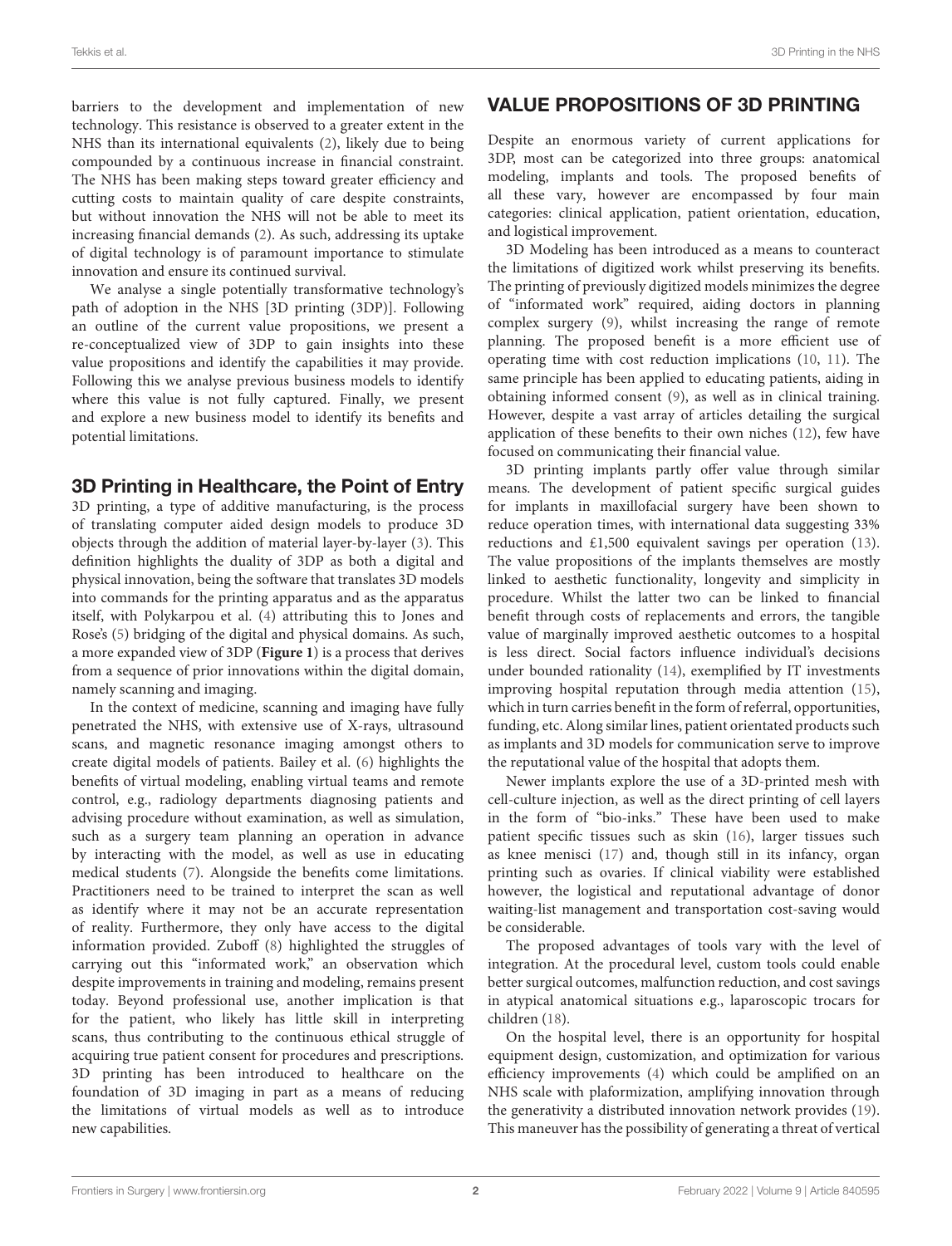

<span id="page-2-0"></span>integration to NHS suppliers, increasing the buyer power of the NHS [\(20\)](#page-5-7), potentially driving down the cost of externally sourced equipment.

## **DISCUSSION**

#### Re-conceptualization of 3D Printing

Our conceptualization of 3DP is a development of Polykarpou et al. [\(4\)](#page-4-3), which highlighted the bridging of the physical and digital domains, but also separately emphasized the creation of a physical domain and reliance on a previous infrastructure. These three separate observations were combined to develop **[Figure 1](#page-2-0)**.

However, analyzing the value propositions of 3DP in healthcare has shown a huge variation in applications, all stemming from an initial process innovation. This presents another key feature of 3DP, its ability to facilitate generativity, which may not be emphasized enough in previous conceptualizations. The origin of this generativity can be explained by integrating 3DP with its precursor (**[Figure 2](#page-3-0)**).

Conceptualizing 3D imaging using the layered architecture model suggests a large degree of modularity through independent layer development. Layered modular architectures possess the intrinsic capability of stimulating generativity [\(21\)](#page-5-8), evidenced by the plethora of applications of 3D imaging through innovations in all layers. If 3DP is conceptualized as an innovation in the service and device layers of 3D Imaging's architecture, then it can be conceptualized as a product of the architecture's modularity, and so be subject to the same modularity, thus explaining the origin of the generativity observed so far. This conceptualization shows the potential of 3DP to evolve the current imaging and modeling infrastructure of the NHS, and as such should be adopted to facilitate this potential. However, this is not fully appreciated in previous adoption models.

## Traditional Model of Adoption and Diffusion

Gartner's Hype cycle for Healthcare Providers, 2018 [\(22\)](#page-5-9) segments 3DP into the products of its generativity. What this suggests is that 3DP is not viewed as a singular entity to be adopted but rather as a collection of separate innovations to be chosen and developed independently of each other.

The structure of the NHS encourages further segmentation, with the categories above further categorized according to niches. This is due to the NHS being highly decentralized with control over hospital funding in individual areas largely conducted by 135 Clinical Commissioning Groups (CCGs). The variation in demography across the UK results in a heterogeneity of need for different innovations between and within CCGs, encouraging innovation to be managed in niches where it is most needed. In theory, this makes adoption of technology easier, and has enabled many improvements since its introduction in 2012, an example being improved mental health care<sup>[1](#page-2-1)</sup>. However, the large degree of organizational complexity that decentralization has brought [\(23\)](#page-5-10) has increased the number of barriers through which knowledge would need to be exchanged, as well as amplifying the "dysfunctions" in knowledge communication across these barriers. A particular disruption of relevance is "audience learning" [\(24\)](#page-5-11), highlighted practically as the establishment of a CCG "fortress mentality" [\(25\)](#page-5-12), where providers prioritize their own area pressures over collaborating with other providers for greater goals, reducing the diffusion of knowledge, and by extension, innovation.

For 3DP in particular, a hospital identifies its individual needs and is provided 3DP for use in a niche that needs addressing, with a simultaneous clinical study for efficacy. However, whilst evidence of efficacy is considerable, the overall 3DP-process is often slow [\(26\)](#page-5-13), limiting the number of patients it can help in a given time period. Furthermore, evidence of financial benefit to hospitals is scarce, and with a lack of use in surrounding departments to demonstrate further application and cost justification, the technology is not given the opportunity to grow due to concern over financial risk. Attempts to address the issues brought up are also slow. In 3D modeling, the bottleneck is

<span id="page-2-1"></span> $^{\rm 1}$  [Available online at: http://445oon4dhpii7gjvs2jih81q.wpengine.netdna-cdn.com/](http://445oon4dhpii7gjvs2jih81q.wpengine.netdna-cdn.com/wp-content/uploads/2016/09/NHSCC_Support-from-the-start_final.pdf) wp-content/uploads/2016/09/NHSCC\_Support-from-the-start\_final.pdf (accessed August 03, 2019).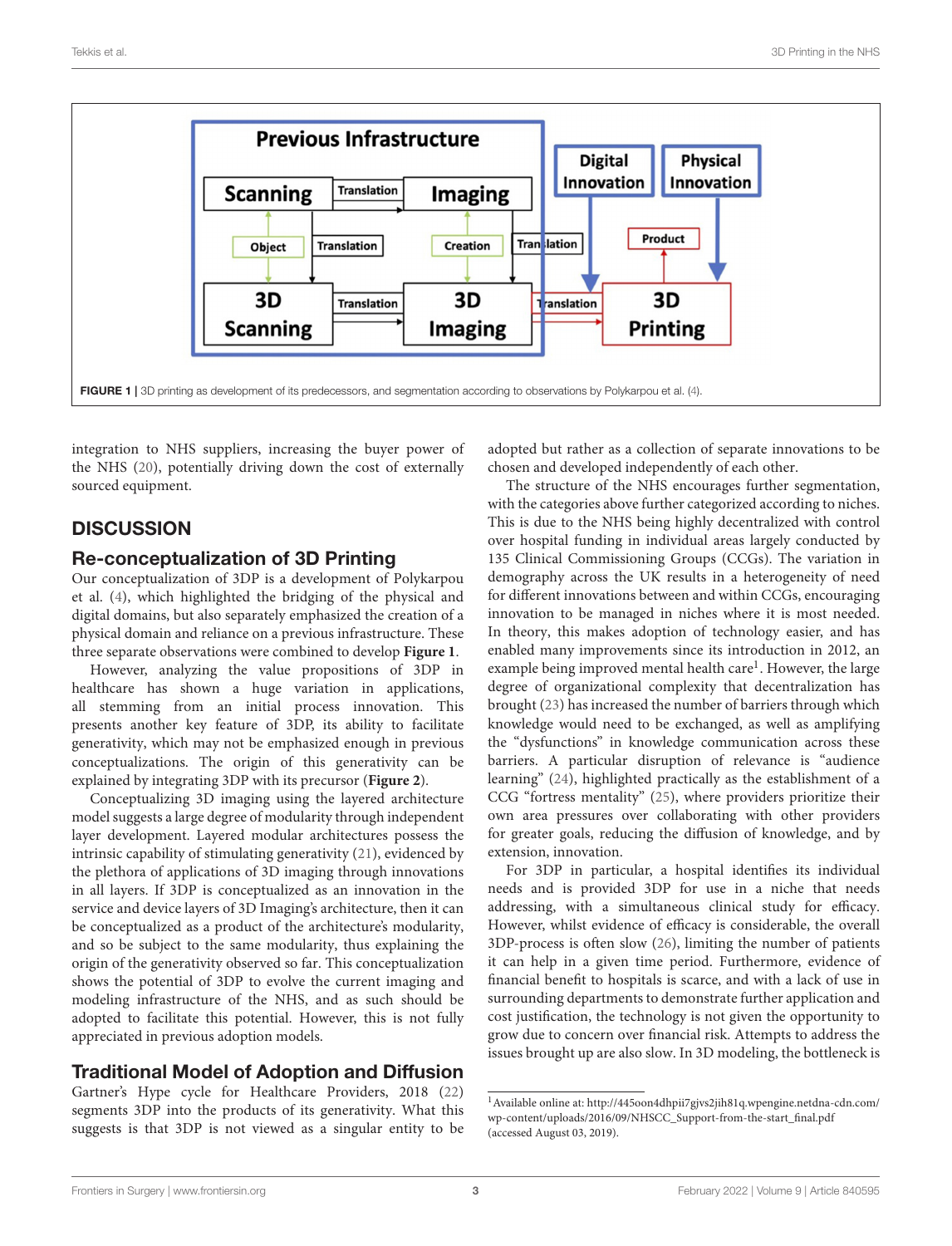| Content: CT scan data, MRI data, Ultrasound<br>data etc.           | <b>DIGITAL</b><br><b>PHYSICAL</b> | <b>Content:</b> CT scan data, MRI data, Ultrasound<br>data etc.                    |
|--------------------------------------------------------------------|-----------------------------------|------------------------------------------------------------------------------------|
| <b>Service:</b> Viewing and editing software                       |                                   | <b>Service:</b> Viewing and editing software,<br><b>SEGMENTATION + TRANSLATION</b> |
| <b>Network:</b> Internet, internal networks, direct<br>connections |                                   | Network: Internet, internal networks, direct<br>connections                        |
| <b>Device:</b> Computer and Monitor                                |                                   | Device: Computer and Monitor, 3D PRINTER +<br><b>MATERIALS</b>                     |

<span id="page-3-0"></span>the need to segment scans into specific sections for printing. This is currently done manually, taking up to 6 h. Solutions involving the hiring of technicians [\(27\)](#page-5-14) and segmentation though machine learning have been proposed [\(28\)](#page-5-15), however without sufficient financial evidence to justify a technician or sufficient past cases to serve as a source of information for learning, optimization to increase efficiency cannot occur.

Overall, the traditional approach prevents 3DP from integrating with and building on its previous infrastructure, thus failing to communicate all of its value, resulting in a decreased interdepartmental reach as well as reduced process improvement. In essence this is a case of "role constrained learning" amplified by the bureaucratic inflexibility of the NHS with regards to changing structure to facilitate evolution. This in turn has contributed to its lack of diffusion (learning under ambiguity), with much of the diffusion that does occur due to acknowledgment of the reputational value of digital innovation. Adoption for the sake of reputation however is usually superficial, thus expressing the same limitations in growth potential as the pioneers, and consequently is not developed further.

## Novel Adoption Approach

For 3DP's integration into the NHS to be successful, a business model would not only need to firstly facilitate 3DP's potential for generativity, but also present a value proposition that attends to the dysfunctions in knowledge transfer created by the structure of the NHS. These two are not mutually exclusive, as generativity is itself a value which can be communicated.

Radiology (imaging) exists interdepartmentally in many hospital settings, enabling multiple parties to benefit within the hospital. If 3DP lies on the same modular architecture, and is also integrated at such an interdepartmental level, it would be poised to evolve to benefit all departments in a similar manner. If all departments were provided with 3DP, setting up a distributed network, generativity would theoretically be maximized.

However, a successful business model creates, delivers and captures value [\(29\)](#page-5-16), and in a hospital setting value exists on two levels, one for a subgroup of patients, the other for all patients under the hospitals care. Therefore, a medical business model has the added requirement of balancing one with the other. A 3DP installation would be costly and demand organizational shift, the consequences of which may affect patient care in other areas. As such, the marginal benefit (in terms of delivering value and stimulating generativity) of adding a printer must be compared to its cost. Interdepartmentalization not only stimulates generativity (creating value), but also increases the size of the patient subgroup (delivering more value), thus enabling the perceived marginal benefit of installing a small number of 3DP's to rise above their cost. Perceived cost to hospitals has decreased further from a more evolved study of 3DP's benefits, with much change in the tone of systematic reviews from Diment et al. [\(12\)](#page-4-11) showing an uncertainty of wider application due to lack of non-anecdotal evidence, to Emile and Wexner [\(30\)](#page-5-17) amongst others clarifying such uncertainty. Whilst this still may not communicate much financial value, based on reports from medical professionals, it communicates clinical efficacy to surrounding medical professionals, reducing "role constrained learning" and decreasing the projected costs of organizational resistance, as well as improving hospital reputation.

However, despite the changes in perceived benefit from the re-conceptualization and perceived cost from research, hospitals can often only justify the purchase of a few printers, and thus the service installed, whilst interdepartmental, is centralized, a compromise that maximizes generativity whilst minimizing cost. This is evidenced by Cambridge University Hospitals' (CUH) successful centralized 3DP service [\(27\)](#page-5-14). Cambridge University Hospital takes the reunification of 3DP further, constructing 3D models, tools, and implants interdepartmentally, further increasing potential generativity and the size of the patient subgroup.

## Limitations of a Centralized 3D Printing **Department**

3D Printing requires the entry of new staff, materials and devices whilst also integrating with hospital infrastructure. It also requires skills independent of other roles within healthcare, such as an understanding the 3DP process, segmentation, and materials [\(27\)](#page-5-14). Most 3DP hubs hire specialized technicians to fill these knowledge demands, creating differences in knowledge (explicit and tacit) between technicians and hospital staff. This creates a new boundary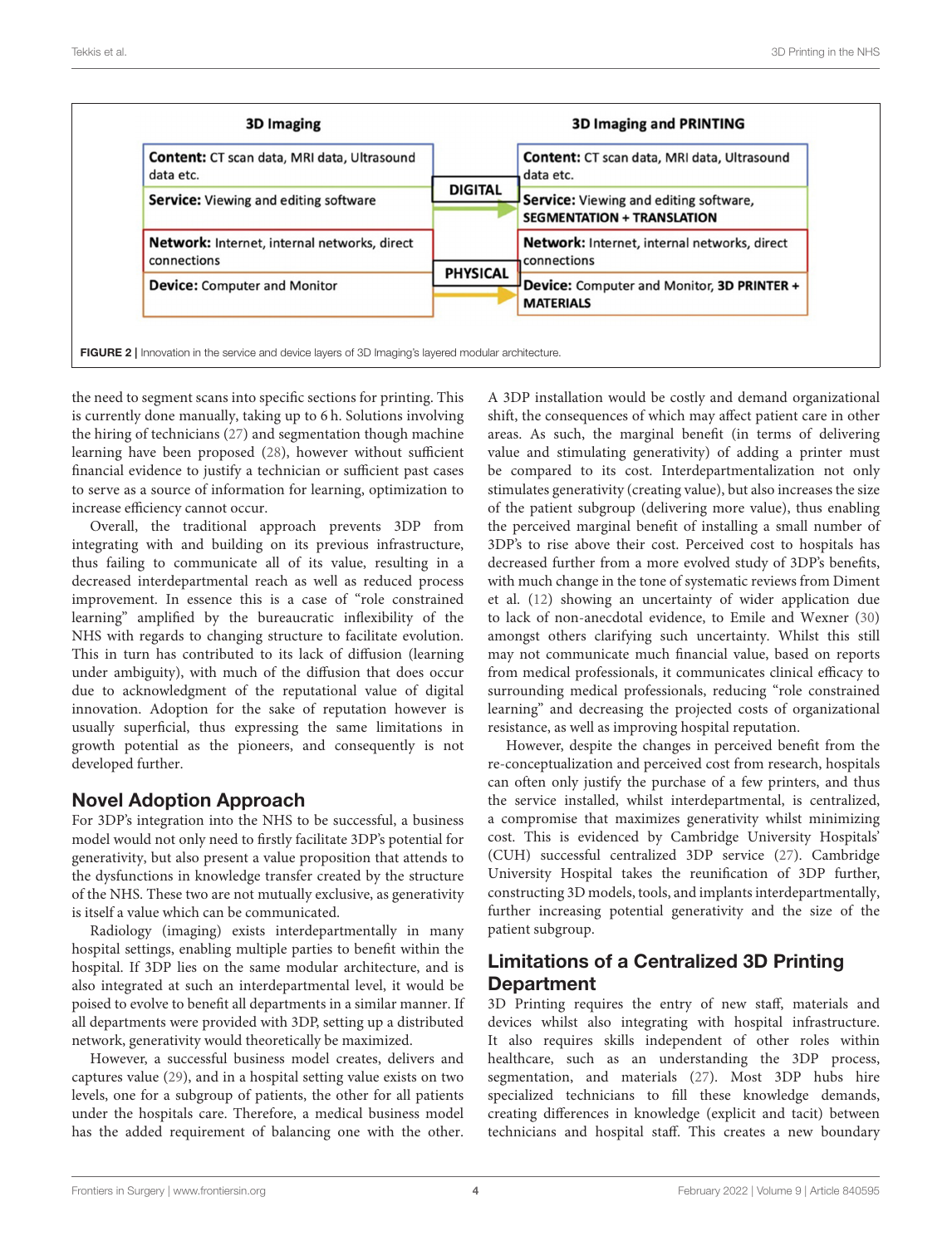of knowledge and dependence, increasing the complexity of technician interactions [\(31\)](#page-5-18) and potentially limiting productivity if this complexity cannot be overcome. With centralized, interdepartmental 3DP services these boundaries exist between all the departments spanned, amplifying complexity further. Barrett et al. [\(32\)](#page-5-19) highlights how even a three-way interaction involving technicians for new hospital equipment can create damaging relationships, through neglect and strain. There is direct 3DP evidence of this in Polykarpou et al. [\(4\)](#page-4-3) where failure to communicate across the pragmatic boundaries [\(33\)](#page-5-20) between the new technicians and the incumbent engineers resulted in neglect toward the engineers and strain in the relationship between the two, ultimately contributing to a halt of the expansion of the 3DP department into workshop space under protest of the engineers.

3D printing's properties as a physical innovation adds another layer of complexity to its adoption. This is demonstrated most obviously through an interdepartmental positioning to stimulate generativity, but also logistically with the identification of areas to be repurposed for its implementation. Without sufficient attention to the relative importance of place to the relevant parties involved, growth may be limited [\(4\)](#page-4-3).

Resolving organizational issues as they arise is a challenge, however there are a few methods to aid in resolution. Firstly, another contributor to complexity at boundary relations is novelty. If 3DP is conceptualized and integrated in a similar manner to its predecessor—radiology, then the novelty of the interaction may be reduced. However, there is a clear difference in the skills required to carry out the two functions, and as 3DP grows it will need to interact with departments previously alien to radiology or with renewed importance, such as materials procurement and surgical teams. Novelty is therefore still expected. Another potential means of resolving barriers is with boundary spanners. Given the context of the NHS and the requirement of boundary spanners to be knowledgeable and respected by both communities [\(34\)](#page-5-21), prime targets would be the passionate physicians who attempted to integrate 3DP in the traditional approach, displaying sufficient knowledge in

#### **REFERENCES**

- <span id="page-4-0"></span>1. EMP13: Employment by Industry - Office for National Statistics. Available [online at: https://www.ons.gov.uk/employmentandlabourmarket/peoplein](https://www.ons.gov.uk/employmentandlabourmarket/peopleinwork/employmentandemployeetypes/datasets/employmentbyindustryemp13) work/employmentandemployeetypes/datasets/employmentbyindustryemp13 (accessed July 3, 2019).
- <span id="page-4-1"></span>2. Darzi L. The Lord Darzi Review of Health and Care. IPPR (2018). p. 64.
- <span id="page-4-2"></span>3. Guo N, Leu MC. Additive manufacturing: technology, applications and research needs. Front Mech Eng. (2013) 8:215–43. doi: [10.1007/s11465-013-0248-8](https://doi.org/10.1007/s11465-013-0248-8)
- <span id="page-4-3"></span>4. Polykarpou S, Barrett M, Oborn E, Salge TO, Antons D, Kohli R. Justifying health IT investments: a process model of framing practices and reputational value. Inf Organ. (2018) 28:153–69. doi: [10.1016/j.infoandorg.2018.10.003](https://doi.org/10.1016/j.infoandorg.2018.10.003)
- <span id="page-4-4"></span>5. Jones M, Rose J. Digital all the way down; innovation in the software industry. Presented at the FEWEB Digital Innovation Workshop: Organizing for Digital Innovation. Amsterdam (2016).
- <span id="page-4-5"></span>6. Bailey DE, Leonardi PM, Barley SR. The lure of the virtual. Organ Sci. (2011) 23:1485–504. doi: [10.1287/orsc.1110.0703](https://doi.org/10.1287/orsc.1110.0703)

both peripheries. Alternatively, an increased focus on educating young doctors of the benefits of 3DP may create boundary spanners for the future. As 3DP becomes increasingly relevant with new discoveries and improvements such as the advent of organ printing, overcoming these organizational boundaries will be crucial to their implementation and effect. Should they be addressed and solved at a time of relative simplicity, the core infrastructure of the NHS will be more accommodating of the discoveries of the future.

#### CONCLUSION

We have analyzed a case of technological implementation in the NHS where growth was limited by the channel of introduction. 3D printing is an example of an innovation with large potential for generativity, and it was important that it was integrated at a level that could both stimulate and communicate its benefits. Re-conceptualization identified a backbone within the NHS that could facilitate it as a point of entry, and the most successful installations have been through this channel. However, progress on the frontier is currently limited by both physical and organizational boundaries, the resolution of which is paramount for the current and future success of the innovation.

#### DATA AVAILABILITY STATEMENT

The original contributions presented in the study are included in the article/supplementary material, further inquiries can be directed to the corresponding author/s.

#### AUTHOR CONTRIBUTIONS

NT: conception, design of work, review, analysis, interpretation of findings, drafting, and revision of manuscript. RR-S: conception of work, interpretation of findings, drafting, and revision of manuscript. GP and CK: interpretation of finding and revision of manuscript. All authors have provided approval for publication and agree to be accountable for all aspects of the work.

- <span id="page-4-6"></span>7. Touch Surgery - Prepare for Surgery. Available online at: [https://www.](https://www.touchsurgery.com/) [touchsurgery.com/](https://www.touchsurgery.com/) (accessed August 3, 2019).
- <span id="page-4-7"></span>8. Zuboff S. In the Age of the Smart Machine: The Future of Work and Power. Basic Books, New York. (1988).
- <span id="page-4-8"></span>9. Pugliese L, Marconi S, Negrello E, Mauri V, Peri A, Gallo V, et al. The clinical use of 3D printing in surgery. Updat Surg. (2018) 70:381–8. doi: [10.1007/s13304-018-0586-5](https://doi.org/10.1007/s13304-018-0586-5)
- <span id="page-4-9"></span>10. Patel A, Levine J, Brecht L, Saadeh P, Hirsch DL. Digital technologies in mandibular pathology and reconstruction. Atlas Oral Maxillofac Surg Clin North Am. [\(2012\) 20:95–106. doi: 10.1016/j.cxom.2011.](https://doi.org/10.1016/j.cxom.2011.12.003) 12.003
- <span id="page-4-10"></span>11. Griffiths L. Twelve NHS Hospitals Implement 3D Printing Solutions with Replica 3DM. TCT Mag. (2014). Available online at: [https://www.tctmagazine.](https://www.tctmagazine.com/api/content/5133cd7c-2ecc-11e4-b8ff-22000a4f82a6/) [com/api/content/5133cd7c-2ecc-11e4-b8ff-22000a4f82a6/](https://www.tctmagazine.com/api/content/5133cd7c-2ecc-11e4-b8ff-22000a4f82a6/) (accessed March 3, 2019).
- <span id="page-4-11"></span>12. Diment LE, Thompson MS, Bergmann JHM. Clinical efficacy and effectiveness of 3D printing: a systematic review. BMJ Open. (2017) 7:e016891. doi: [10.1136/bmjopen-2017-016891](https://doi.org/10.1136/bmjopen-2017-016891)